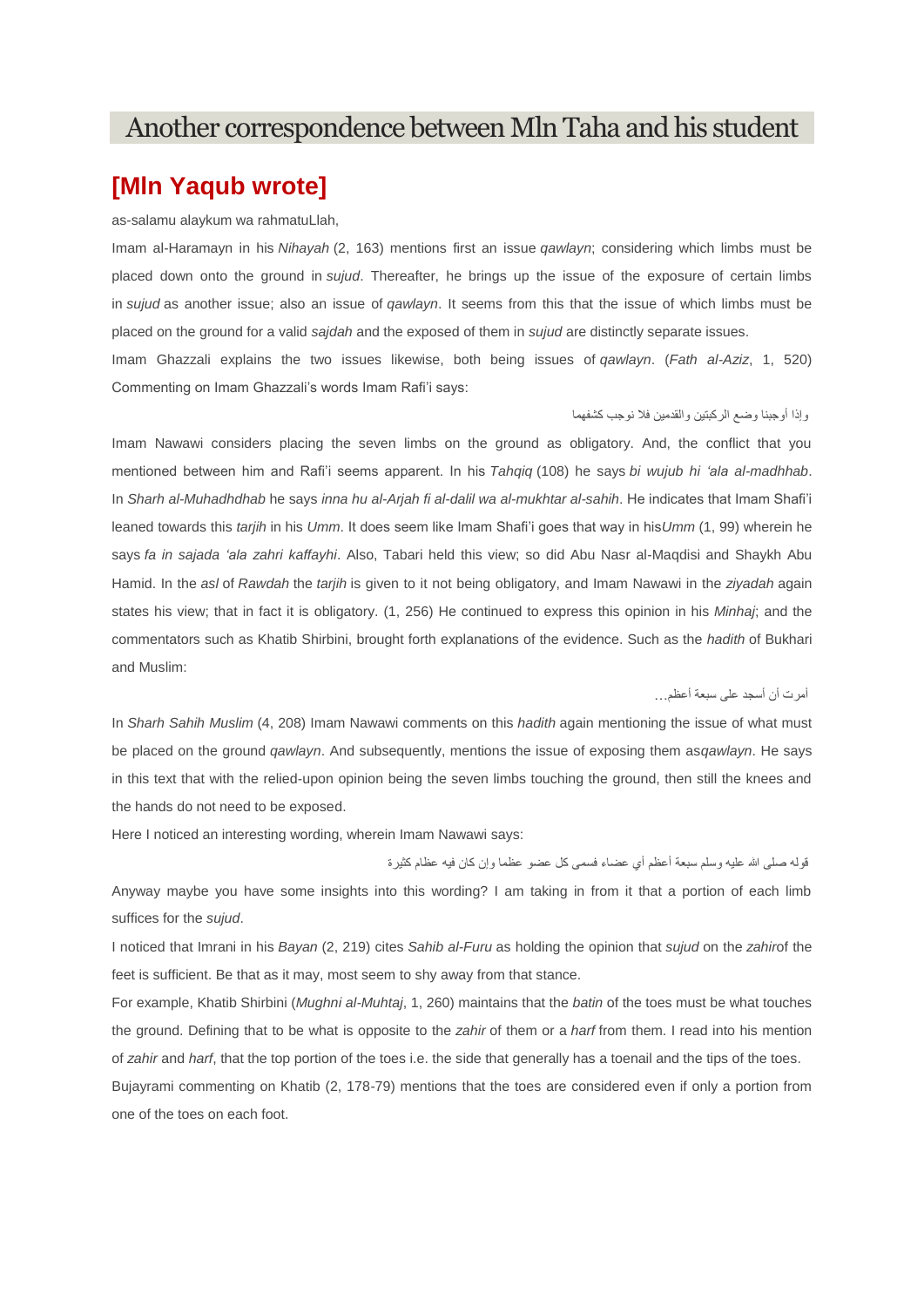I have two questions that came from this reading. The first, some modern day footgear could hinder the*batin* of the toes from touching. Like for example, steel-toed work boots or heavy winter boots. If the footgear would hinder any portion of the toes from touching, so would this be problematic to praying in them?

The second question is that *Sahib Kifayat al-Akhyar* seems to contend that Imam Nawawi's opinion is the*azhar* according to him whilst the *azhar* according to Imam Shafi'i is what Rafi'i opined. Are their other post-Nawawi scholars who went this way?

Salams,

Yaqub

## **[Mln Taha replied]**

Wa `alaykum salam wa rahmatuLlahi wa barakatuh

In the case of hard inflexible footwear I am of the opinion that the footwear itself should be regarded as a kind of extension of the foot itself. Since it is sufficient to place the atraf of the toes on the earth, placing the tips of such shoes, too, should suffice. But have not seen any naql on the issue.

I think you may have misread the text of Kifayat al-Akhyar. What I see him mentioning is simply that the azhar according to Rafi'i is that placing the hands, knees and feet is not wajib, while according to Nawawi it is wajib. He does not make reference to an azhar according to Imam Shafi'i.

I am not aware of any of the Muta'akhkhirin siding with Rafi'i on the issue. However, Shirwani quotes something from the hashiyah on Tuhfah by Sayyid 'Umar Basri (student of both Ibn Hajar and Ramli) in which a question mark is placed on the applicability of the hadith on the strength of which Nawawi's tarjih rests.

I would add here that Nawawi's tarjih rests not only upon the hadith, but also upon the fact that Imam Shafi'i himself appears to have given preference to the qawl that Nawawi prefers. We generally state that in cases of ikhtilaf it is to the Shaykhayn that we look for tarjih, and that in assigning tarjih the Shaykhayn are guided either by quwwat al-dalil or by akthariyyah. This statement, while by and large correct, does happen to be somewhat elliptical, in that it overlooks another important rule of tarjih. The rule I refer to is that which Sayyid Umar's students, Ibn al-Jammal, states in his treatise of taqlid, Fath al-Majid. He writes (and I quote from a copy of the book which we are presently editing):

> وإذا رجح الشافعي رحمه الله تعالى شيئا من القولين أو الأقوال فهو الراجح. ويعلم ذلك بأمور : [1] التأخير

> > ]2[ فالنص على الرجحان

]3[ فالتفريع عليه وحده

]4[ فالقول عن مقابله إنه مدخول أو يلزمه فساد

]5[ فإفراده في محل

]6[ فموافقة مذهب مجتهد لَتَقِّويه بهي

كذا بالمعنى في **التحفة** أخذا من **الروضة** في بعضه...

وإذا لم يرجح الشافعي شيئا من القولين أو الأقوال واختلف ترجيح الأصحاب، فالذي عليه محققوا المتأخرين أن المعتمد الراجح ما اتفق عليه الشيخان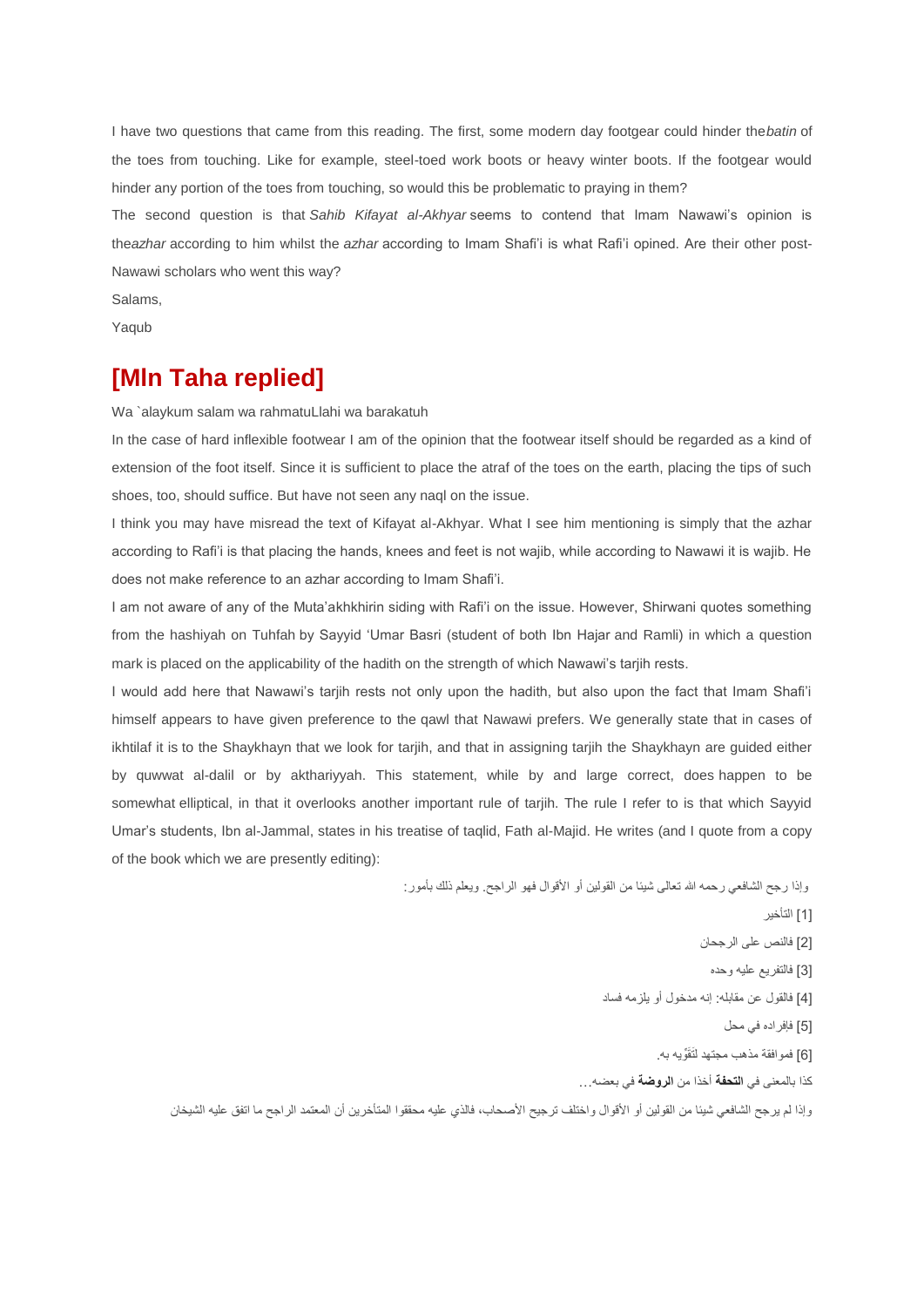# **[Ml Yaqub wrote]**

wa alaykum salam wa rahmatuLlahi wa barakatuHu,

JazakaAllah khayran. After reopening *Kifayah* I realized that I did misquote from it. AstaghfiruLlah. After reading the passage that you sent I would like to clarify. If Imam Shafi'i himself gave *tarjih* to something, so then his *tarjih* would take preferance over that of Shaykhayn? Yaqub

# **[Mln Taha replied]**

Yes you have understood the passage correctly. However, in my exprience it rarely happens that Imam Shafi'i actually pronounces tarjih. Where one is able to discern chronological sequence (as in instances of qadimjadid) the sequence in itself becomes an implicit form of tarjihi, in the sense that the former is repealed by the latter. However, explicit tarjih by Imam Shafi'i is something I don't think commonly occurs. This probably explains why it is rarely mentioned by those who discuss the rules of tarjih.

As for your question specifically, whether the tarjih of Imam Shafi'i would take precedence over the tarjih of the Shaykhayn, I have at the moment no statistics nor examples to substantiate an answer, but what would theorise is that the Shaykhayn's trjih would (hopefully) fall in line with that of Imam Shafi'i, invariably. At any rate, it is a phenomenon worth studying.

I have just now inspected the text from al-Umm to ascertain whether we have an actual case of tarjih by Imam Shafi'i on this point. The case in question is one of the very few cases in which Imam Shafi'i states two qawls at the same place; normally the two qawls are found in different works, or stated in different parts of the same work, implying chronological separation. The phenomenon of stating two qawls at the same place occurs in only a handful of cases. The only indication of tarjih I see in this instance is where he states, after the first of the two qawls:

#### وهذا مذهب يوافق الحديث

I have read the text very hastily so I might have missed something. Knowing Imam Shafi'i's devotion to hadith, I think it would be fair to say that this from him is in fact a form of tarjih. هللاو ملعأ.

However something else caught my eye as I was scanning through this text. He discusses the issue of the feet actually touching the ground where the person happens to be wearing khuffs or sandals.

وأحب إذا لم يكن الرجل متخففا أن يفضي بقدميه إلى الأرض، ولا يسجد منتعلا فتحول النعلان بين قدميه والأرض، فإن أفضى بركبتيه إلى الأرض أو ستر قدميه من الأرض فلا شيء عليه لأنه قد يسجد منتعلا ومتخففا ولا يفضي بقدميه إلى الأرض

The first section in red says that one should not make sujud in sandals since in this case the sandals would come between his feet and the earth. This, however, is merely what is preferable and not necessary as shown firstly by the fact that the previous sentence starts with  $\vdash \neg \vdash$ , (I prefer), and secondly, the second section in red states clearly, in substantiation of the validity of the salah where the knees are uncovered for sujud, that sujud is sometimes made in leather socks and sandals without the actual feet touching the ground.

If one couples this with the fact that salah was commonly made (even ordered by RasuluLah sallaLLahu `alayhi wasallam to be made) in sandals, and that no command to remove the sandals was ever given, despite the fact